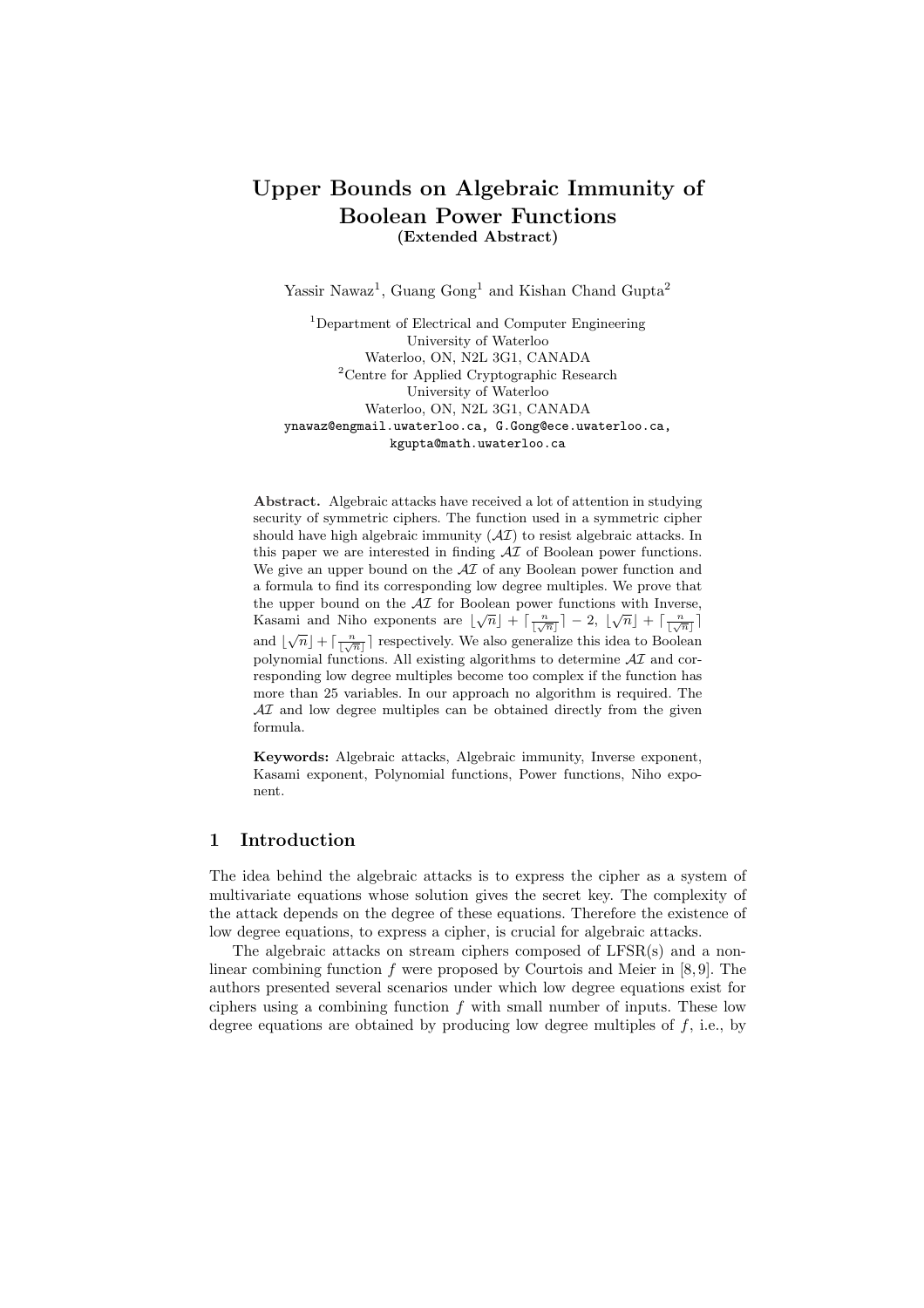multiplying f with a low degree function g such that  $fg$  is of low degree. In [26] Meier, Pasalic and Carlet reduced the scenarios (given in [8, 9]) under which low degree equations may exist to two and showed that existence of low degree equations is equivalent to the existence of low degree annihilators of  $f$  or  $f + 1$ .

Krause and Armknecht extended algebraic attacks to combiners with memory in [2]. They proved that algebraic equations always exist for such combiners and also gave an upper bound on the degree of such equations in terms of their input size and memory. In [10] Courtois further extended these attacks to combiners with memory and several outputs and provided an upper bound on the degree of equations for such combiners in terms of the size of their input, output and memory. An improvement on the algebraic attacks called fast algebraic attacks was presented in [7]. These attacks have been further examined in [3, 21].

The first algebraic attack on a block cipher was discussed in [30]. In [11] Courtois and Pieprzyk showed that AES can be attacked by solving a system of quadratic equations. This is possible because the only nonlinear component in AES, i.e., the S-box, can be expressed as a system of quadratic Boolean equations. They also introduced a definition of the resistance of the S-box to algebraic attacks based on the number and type of equations that describe the S-box. Low degree equations that describe the S-box are again essential for the low complexity of the algebraic attack. Cheon and Lee [6] used this definition to determine the resistance of S-boxes (based on Gold, Kasami and inverse exponents) against algebraic attacks. However their results have been disputed by Courtois et al. in [12]. Another algebraic attack on AES was given in [27, 28].

Since the existence of low degree equations for simple combiners, combiners with memory, and S-boxes is important for algebraic attacks, Armknecht combined the three cases in [1]. He showed that finding low degree equations for simple combiners, combiners with memory, and S-boxes can be reduced to the same problem of finding low degree annihilators.

In other direction there is increasing interest in the construction of Boolean functions with highest  $\mathcal{A}I$ . So far there are only three known constructions [5, 14, 15] that can acheive maximum possible  $\mathcal{AI}$   $\lceil \frac{n}{2} \rceil$ , where *n* is the number of inputs to the function. But the constructed function lacks certain cryptographic properties making it unsuitable to be used in a cryptosystem.

Except [27] all other techniques for finding the low degree equations have been developed from the theory of Boolean functions. Even, functions and Sboxes designed over finite field  $\mathbb{F}_{2^n}$ ,  $n > 2$  are analyzed according to this approach. We can refer to them as polynomial functions or mappings. For example the filter function  $f : \mathbb{F}_{2^{16}} \to \mathbb{F}_{2}$  used in the stream cipher SFINKS [4] is a component of the inverse mapping in  $\mathbb{F}_{2^{16}}$ . S-box used in AES [13] and stream cipher SNOW [22] consists of inverse mapping in  $\mathbb{F}_{2^8}$ . A power mapping from  $\mathbb{F}_{2^n}$  to  $\mathbb{F}_{2^n}$  can be decomposed into n component functions, from  $\mathbb{F}_{2^n}$  to  $\mathbb{F}_2$ , called Boolean power functions. In other words a Boolean power function is a monomial trace function which will be introduced later.

In this paper we use the theory of polynomial functions to analyze the  $\mathcal{A}I$  of Boolean power function. This approach allows us to obtain meaningful results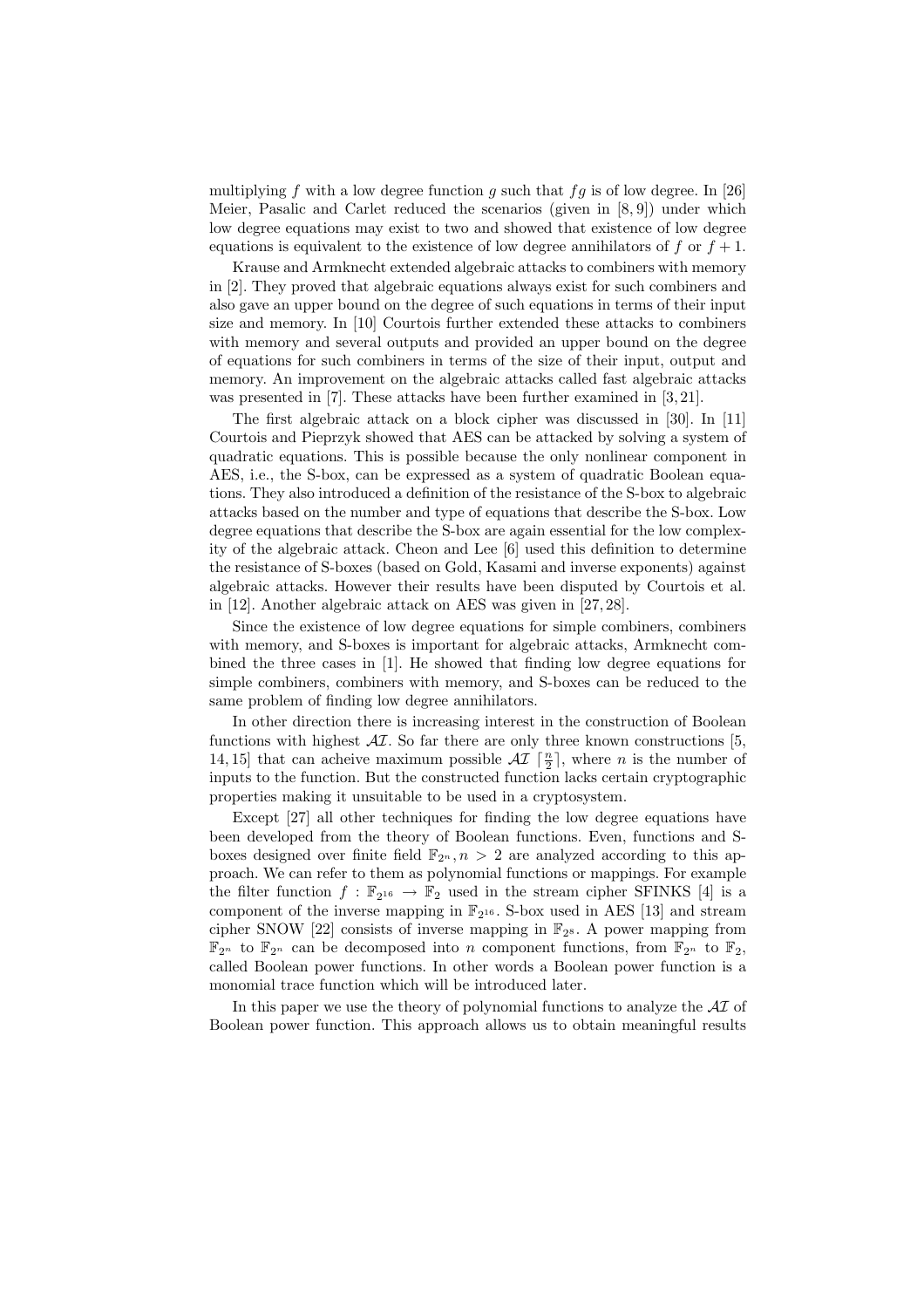that are very difficult to obtain from the theory of Boolean functions. For example we derive upper bounds on the  $\mathcal{A}I$  of many Boolean power functions that are much lower than the optimal upper bound presented in literature. We show that AI of functions based on inverse, Kasami and Niho exponents decreases drastically as n increases. More over the existing algorithms to determine the  $\mathcal{A}I$ (and finding low degree equations) of functions are very slow and are not practical for  $n > 25$ . Our approach has no such limitation. The  $\mathcal{A}I$  of any Boolean power function can be obtained directly from the formula regardless of the value of n. Similarly the low degree equations required for the algebraic attack are also obtained directly from the formula.

We believe that besides determining the  $\mathcal{A}I$  of polynomial functions, the approach presented in this paper can be used to analyze and design polynomial functions with high  $\mathcal{A}I$  along with other cryptographic properties.

#### 2 Definitions and Preliminaries

In this section we provide the necessary preliminary material required in the later sections.

#### 2.1 Polynomial Functions

Let  $\mathbb{F}_2$  be the finite field of two elements. We consider the domain of an nvariable Boolean function to be the vector space  $(\mathbb{F}_2^n, +)$  over  $\mathbb{F}_2$ , where  $+$  is used to denote the addition operator over both  $\mathbb{F}_2$  and the vector space  $\mathbb{F}_2^m$ .

The Hamming weight of an integer  $i$  is the number of nonzero coefficients in the binary representation of i and is denoted by  $H(i)$ .

For a binary string,  $\lambda$  consecutive ones (1's) preceded by zero and followed by zero is called a run of ones of length  $\lambda$ . We are only interested in the total number of runs of ones in a given binary string and not their length  $\lambda$ . Furthermore we consider our runs of ones to be cyclic. For example 1100011110011111 has two (not three) cyclic runs of ones.

Any n variable Boolean function  $h: \mathbb{F}_2^n \to \mathbb{F}_2$ , can be uniquely represented as a multivariate polynomial over  $\mathbb{F}_2$ , called the *algebraic normal form*,

$$
h(x_1,...,x_n) = a_0 + \sum_{1 \leq i \leq n} a_i x_i + \sum_{1 \leq i < j \leq n} a_{i,j} x_i x_j + \ldots + a_{1,2,...,n} x_1 x_2 \ldots x_n,
$$

where the coefficients  $a_0, a_i, a_{i,j}, \ldots, a_{1,2,\ldots,n} \in \mathbb{F}_2$ . The degree of the Boolean function h, denoted by  $deg(h)$ , is the same as the degree of the multivariate polynomial.

An  $(n, m)$  S-box ( or vectorial function) is a map  $F: \mathbb{F}_2^n \to \mathbb{F}_2^m$  and has component functions  $f_1, \cdots, f_m$ .

Let  $\mathbb{F}_{2^n}$  be the finite field with  $2^n$  elements. A Trace function  $Tr: \mathbb{F}_{2^n} \to \mathbb{F}_{2^m}$ , is given by [24, page 51]

$$
Tr_m^n(x) = \sum_{i=0}^{n/m-1} x^{2^{mi}}, x \in \mathbb{F}_{2^n}.
$$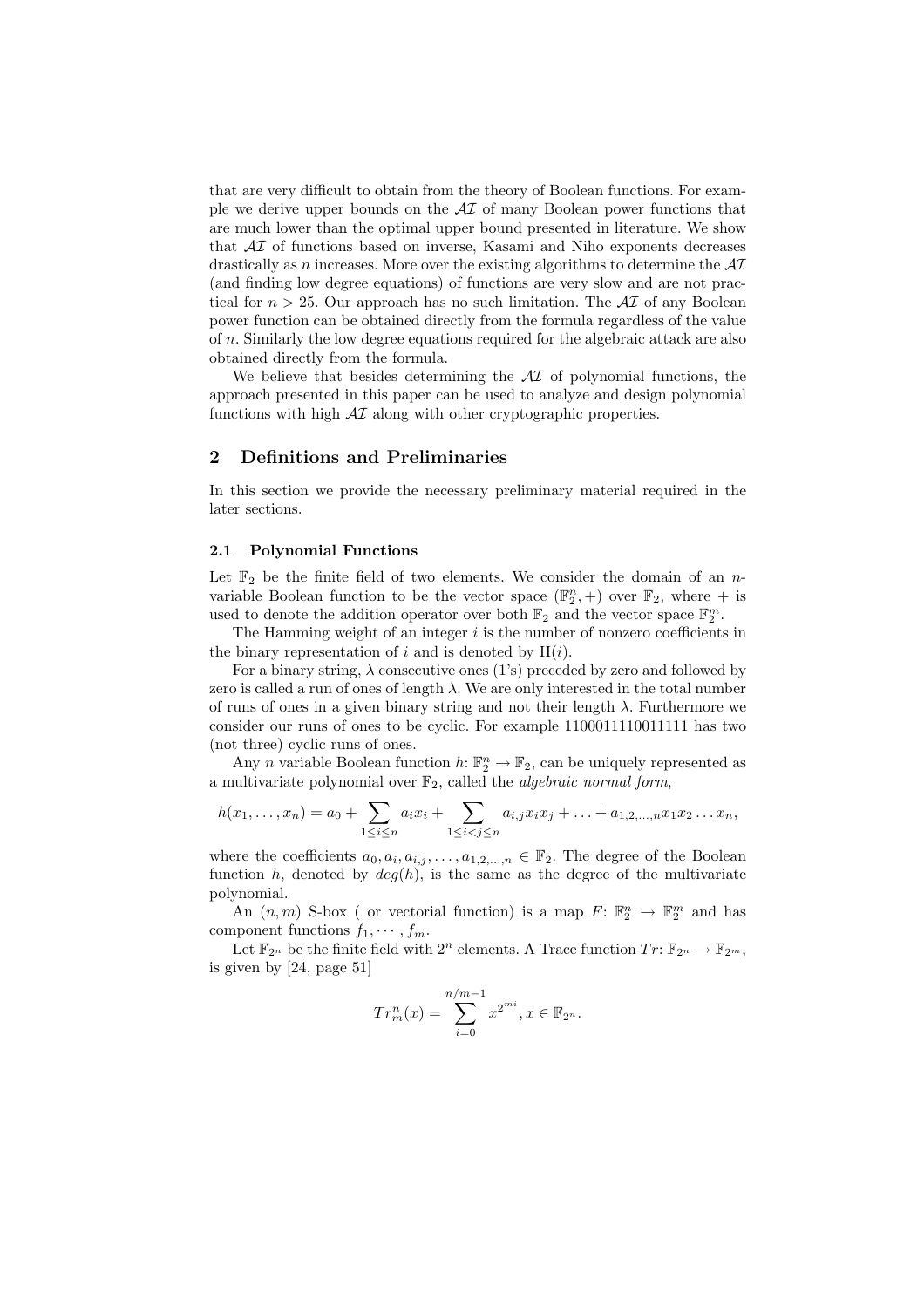A Cyclotomic coset  $C_s$  modulo  $2^n - 1$  is defined as [25, page 104]

$$
C_s = \{s, s \cdot 2, \cdots, s \cdot 2^{n_s - 1}\},\
$$

where  $n_s$  is the smallest positive integer such that  $s \equiv s2^{n_s} \pmod{2^n-1}$ . The subscript  $s$  is chosen as the smallest integer in  $C_s$ , and  $s$  is called the coset leader of  $C_s$ . For example the cyclotomic cosets modulo 15 are:

$$
C_0 = \{0\}, C_1 = \{1, 2, 4, 8\}, C_3 = \{3, 6, 12, 9\}, C_5 = \{5, 10\}, C_7 = \{7, 14, 13, 11\},
$$

where  $\{0,1,3,5,7\}$  are coset leaders modulo 15.

Any non-zero polynomial function  $f: \mathbb{F}_{2^n} \to \mathbb{F}_2$ , can be represented as a sum of trace functions [20, page 178]:

$$
f(x) = \sum_{k \in \Gamma(n)} Tr_1^{n_k}(A_k x^k) + A_{2n-1} x^{2n-1}, A_k \in \mathcal{F}_{2^{n_k}}, A_{2n-1} \in \mathcal{F}_2,
$$

where  $\Gamma(n)$  is the set consisting of all coset leaders modulo  $2^{n} - 1$ ,  $n_k$  is the size of the coset  $C_k$ , and  $Tr_1^{n_k}(x)$  is the trace function from  $\mathbb{F}_{2^{n_k}} \to \mathbb{F}_2$ .

If  $f(x)$  is balanced, we have [20]

$$
f(x) = \sum_{k \in \Gamma(n)} Tr_1^{n_k}(A_k x^k), A_k \in \mathbb{F}_{2^{n_k}}, x \in \mathbb{F}_{2^n}.
$$
 (1)

The algebraic degree of f, denoted by  $deg(f)$ , is given by the largest w such that  $A_k \neq 0$  and  $H(k) = w$ . There is a natural correspondence between Boolean functions h and polynomial functions f [20, page 334]. Let  $\{\alpha_0, \ldots, \alpha_{n-1}\}\)$  be a basis for  $\mathbb{F}_{2^n}$ , then this correspondence is given by:

$$
h(x_0,...,x_{n-1}) = f(\alpha_0 x_0 + ... \alpha_{n-1} x_{n-1}).
$$

A monomial or single trace term function  $f$  is a function that can be represented by a single trace term,  $f(x) = Tr_1^n(\beta x^t)$  where  $\beta \in \mathbb{F}_{2^n}$  and t is the coset leader of  $C_t$ .

## 2.2 Algebraic Immunity  $\mathcal{A}\mathcal{I}$

A Boolean function f is said to admit an annihilating function g, if  $f * g = 0$ . In [26]  $\mathcal{AI}$  of f, denoted by  $\mathcal{AI}(f)$ , is defined as the minimum value of d such that f or  $f + 1$  admits an annihilating function of degree d.

Proposition 1 of [26] states that existence of the relations of form  $f * g = h$ , where q and h have degree at most  $d$ , means the existence of annihilating function g' of degree at most d (as  $f*(g+h) = 0$ ). Therefore if for f we can find a function g such that degree of  $f * g$  is d then we can say that  $\mathcal{AI}(f) \leq d$ .

Fact 1. [8, Theorem 6.0.1] Let f be any Boolean function with n inputs. Then there is a Boolean function  $g \neq 0$  of degree at most  $\lceil \frac{n}{2} \rceil$  such that  $f * g$  is of degree at most  $\lceil \frac{n}{2} \rceil$ .

Fact 1 shows that the upper bound on the  $\mathcal{A}I$  of any Boolean function is  $\lceil \frac{n}{2} \rceil.$  To establish upper bound on the  $\mathcal{AI}$  of a polynomial function  $f$  we will try to find multipliers g such that the degree of  $f * g$  is less than  $\lceil \frac{n}{2} \rceil$ .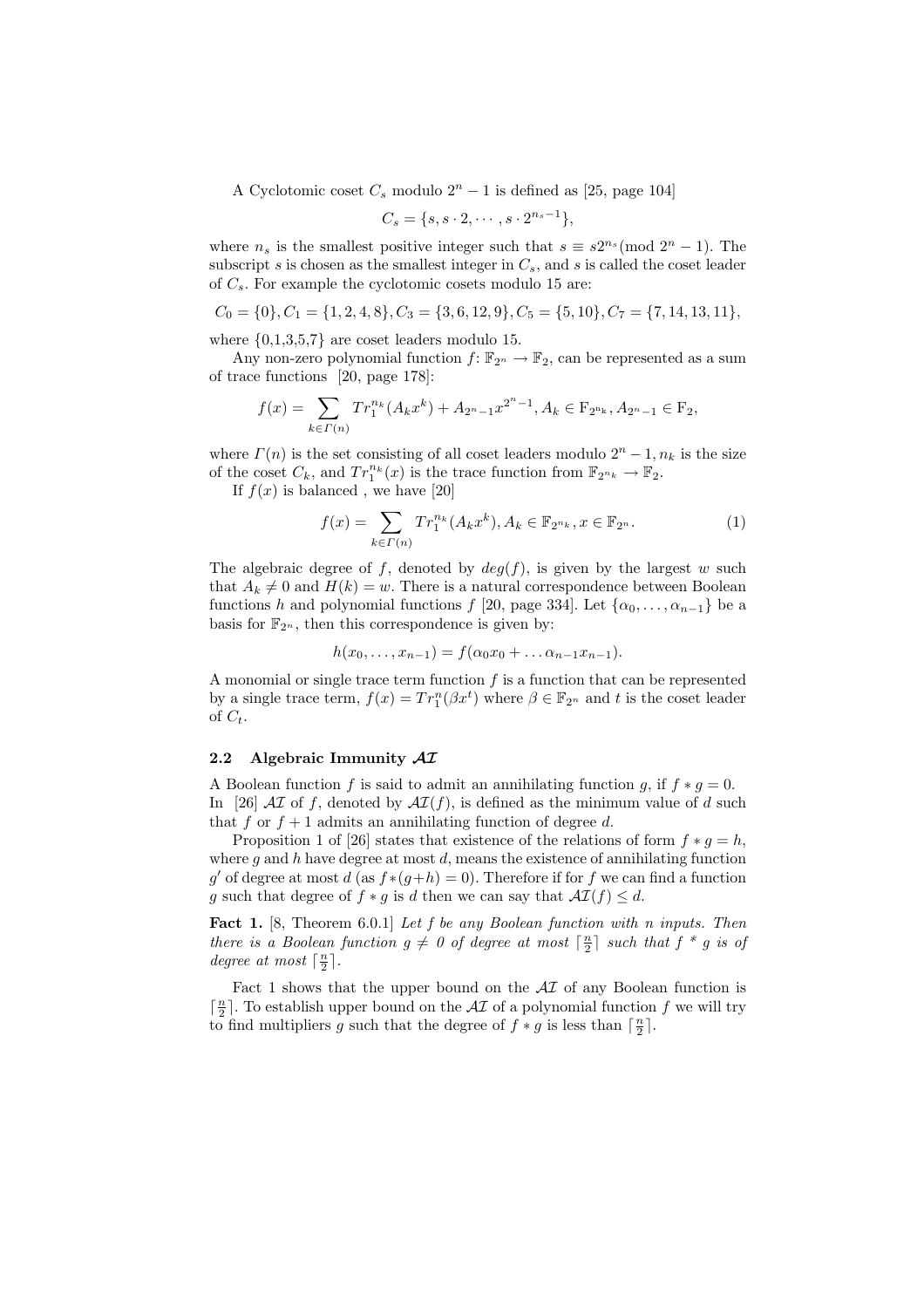#### 2.3 Monomial Trace Functions and Power Mappings

Monomial Trace functions are represented by a single trace term in polynomial form. There are several compelling reasons to study the  $\mathcal{A}I$  of monomial trace functions. Any polynomial function can be expressed as a sum of monomial trace functions. Therefore, for a constant multiplier  $g$ , the  $\mathcal{A}I$  of any function f is upper bounded by the maximum  $\mathcal{A}I$  of any monomial trace function in its polynomial representation. This bound may not always be tight but in certain cases it can reveal the weakness of a function against algebraic attacks. Another important class of functions are the Boolean power functions that can be represented as monomial trace functions. These functions are of interest as they can be used as combining or filtering functions in stream ciphers [4]. These functions can easily be constructed from a power mapping in a finite field. Power mappings can be represented as  $F: x \to x^a$  in  $\mathbb{F}_{2^n}$  and are classified based on exponent a. Some famous exponents that have been studied for use in S-boxes are Inverse, Gold, Kasami, Welch and Niho [16–18, 23]. These mappings can easily be decomposed into Boolean power functions or monomial trace functions:

Let  $\{\alpha_0, ..., \alpha_{n-1}\}\$  and  $\{\beta_0, ..., \beta_{n-1}\}\$  be the dual basis [25, page 117] of  $\mathbb{F}_{2^n}$ . Then an S-box based on power mapping  $(F : x \to x^a)$  can be represented as  $F(x) = \sum_{j=0}^{n-1} Tr_1^n(\beta_j x^{2^i t}) \alpha_j, x \neq 0$  and its component functions can be represented as monomial trace functions of the form  $f_j(x) = Tr_1^n(\beta_j x^{2^{i}t})$ , where  $a \in C_t$ . It is conventional to represent monomial trace functions in the form  $Tr_1^n(\beta x^t)$  where t is a coset leader of  $C_t$ . Note that we can write  $a = 2^{-i}t$  for some i. So for any exponent  $\alpha$  we can write the monomial trace function in the standard forms as

$$
f(x) = Tr_1^n(\beta x^a) = Tr_1^n(\beta x^{2^{-i}t}) = Tr_1^n(\beta^{2^i}x^t),
$$

since  $Tr_1^n(x) = Tr_1^n(x^2)$ . Next we find the  $\mathcal{A}I$  of monomial trace functions.

## 3 Algebraic Immunity of Monomial Trace Functions

We provide the following proposition that will be used to derive upper bound on the  $\mathcal{A}I$  of monomial trace functions.

**Proposition 1.** Let  $f(x) = Tr_1^n(\beta x^t)$  and  $g(x) = Tr_1^m(\gamma x^r)$  be monomial trace functions, where  $x \in \mathbb{F}_{2^n}$ , t and r are the coset leaders of cosets  $C_t$  and  $C_r$ . The sizes of the cosets  $C_t$  and  $C_r$  are n and m respectively, m|n, and  $\beta \in \mathbb{F}_{2^n}$ ,  $\gamma \in \mathbb{F}_{2^m}$ . Then

$$
deg(f(x)g(x)) = \max_{0 \le i < m} H(r + t2^{-i})
$$

*Proof.* Note both  $f(x)$  and  $g(x)$  are n variable Boolean functions. From the definition of trace function we can write (see also [19])

$$
f(x)g(x) = \sum_{j=0}^{n-1} (\beta x^t)^{2^j} \sum_{l=0}^{m-1} (\gamma x^r)^{2^l} = \sum_{j=0}^{n-1} \sum_{l=0}^{m-1} \beta^{2^j} \gamma^{2^l} x^{t2^j + r2^l}
$$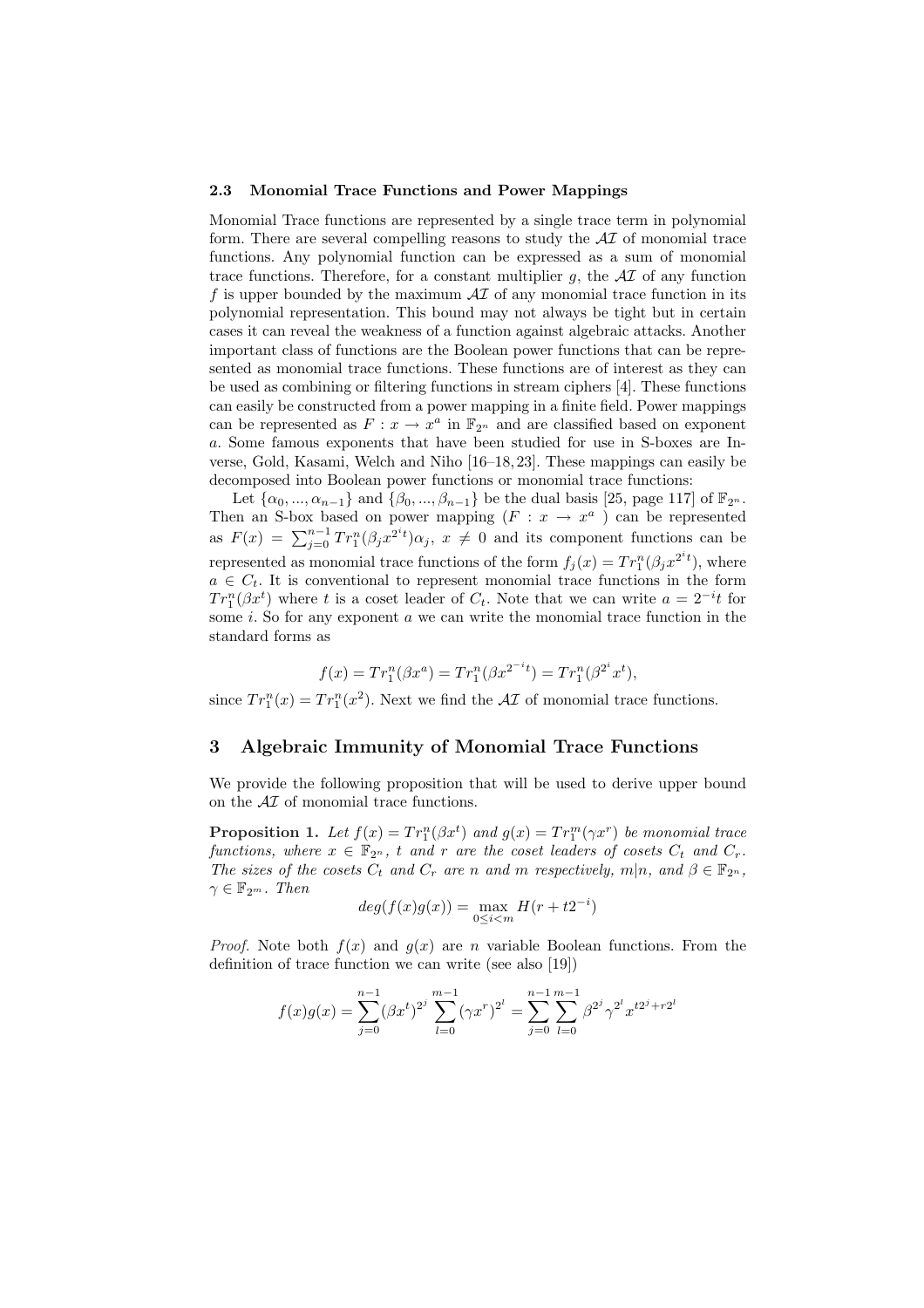$$
=\sum_{k=0}^{m-1}Tr_1^n(\gamma\beta^{2^k}x^{r+t2^k}),
$$

where the algebraic degree of  $f(x)g(x)$  is given by the largest w such that  $\gamma\beta^{2^k} \neq$ 0 and  $H(r + t2^k) = w$ . Let  $k = m - i$ , we have  $t2^k \equiv t2^{m-i} \equiv t2^{-i} \mod 2^n - 1$ . Therefore

$$
deg(f(x)g(x)) = \max_{0 \le k < m} H(r + t2^k) = \max_{0 \le i < m} H(r + t2^{-i})
$$

Proposition 1 shows that we only need to add r to the members of coset  $C_t$ , and the highest hamming weight of the resulting integers gives the maximum possible degree of  $f(x)g(x)$ .

In the following Theorem we derive an upper bound on the  $\mathcal{A}I$  of monomial trace functions based on a property of the exponent  $t$ , i.e., the number of runs of 1's in the binary representation of t.

**Theorem 1.** Let  $l = \lfloor \sqrt{n} \rfloor$ ,  $k = n - \lfloor \frac{n}{l} \rfloor l$  and  $f(x) = Tr_1^n(\beta x^t)$ , where  $\beta \in \mathbb{F}_{2^n}$ and t is the coset leader of  $C_t$ . Let  $g(x) = Tr_1^m(x^r)$ , where  $m =$  $\begin{cases} l, k = 0; \\ n, 0 < k < l \end{cases}$ , and  $r =$ . Let  $g(x) = I r_1^x(x^r)$ , where<br>  $\int 1 + \sum_{i=1}^{\frac{n}{l}-1} 2^{il}$ ,  $k = 0$  $1 + 2^k + \sum_{i=1}^{\lfloor \frac{n}{l} \rfloor - 1} 2^{il + k}, 0 < k < l$ .

Then

$$
deg(f(x)g(x)) \le ul + \left\lceil \frac{n}{l} \right\rceil - 1,\tag{2}
$$

where  $u$  is the number of runs of 1s in the binary representation of  $t$ .

To prove Theorem 1 we need the following two lemmas.

Lemma 1. r is a coset leader modulo  $2^n - 1$ .

Proof. The above can be established by examining the binary representation of  $r. \,$ 

Case:  $k = 0$ 

$$
r = \frac{l}{00 \cdots 0100 \cdots 01} \dots \overbrace{00 \cdots 01}^{l}
$$
  
\n
$$
2r = 00 \cdots 1000 \cdots 10 \dots 00 \cdots 10 > r
$$
  
\n
$$
2^{l-1}r = 10 \cdots 0010 \cdots 00 \dots 10 \cdots 00 > r
$$
  
\n
$$
2^{l}r = 00 \cdots 0100 \cdots 01 \dots 00 \cdots 01 = r
$$

Therefore r is the coset leader modulo  $2<sup>n</sup> - 1$ .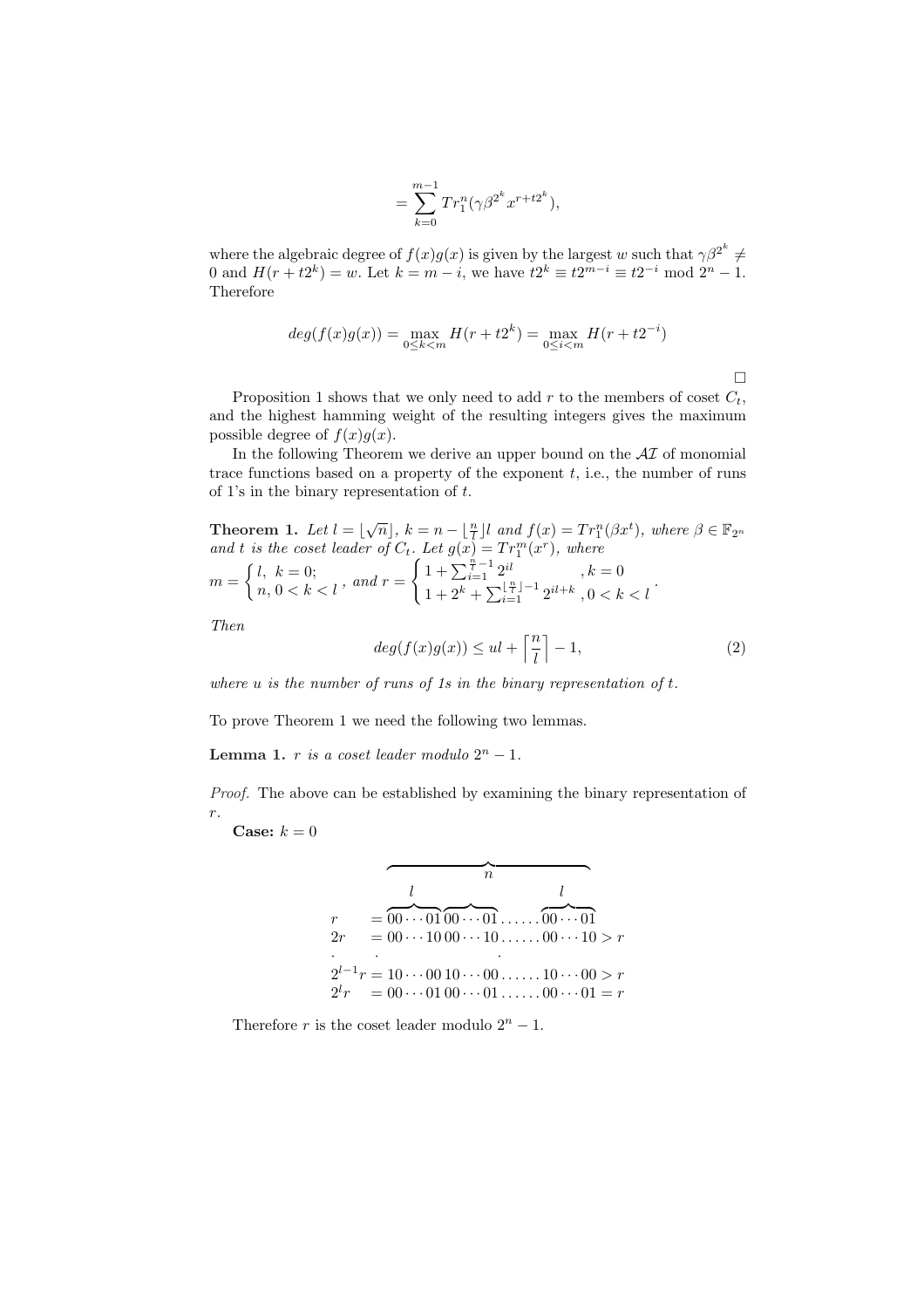Case:  $0 < k < l$ 

$$
r = 00 \cdots 01 \overbrace{00 \cdots 01}^{n} \cdots \overbrace{00 \cdots 01 \overbrace{00 \cdots 01}^{k} \cdots}
$$
  
\n
$$
2r = 00 \cdots 10 \overbrace{00 \cdots 01}^{n} \cdots \cdots \overbrace{00 \cdots 01 \overbrace{00 \cdots 01}^{k} \cdots}
$$
  
\n
$$
2^{l}r = 00 \cdots 01 \overbrace{00 \cdots 01}^{l} \cdots \cdots \overbrace{00 \cdots 01 \overbrace{00 \cdots 01}^{k} \cdots}
$$
  
\n
$$
2^{n}r = 00 \cdots 01 \overbrace{00 \cdots 01}^{l} \cdots \cdots \cdots \overbrace{00 \cdots 01 \overbrace{00 \cdots 01}^{k} = r
$$

Therefore r is the coset leader modulo  $2<sup>n</sup> - 1$ .

Note: For  $k = 0, |C_r| = l$  and for  $0 < k < l, |C_r| = n$ , where  $|C_r|$  is the size of the coset  $C_r$ .

In Lemma  $1 \rightarrow$  is used to indicate the size of a segment in bits. From here onwards we will use  $\leftarrow$  to represent the size of the segment as before and to represent the number of 1's in the segment

**Lemma 2.**  $H(r + t2^{-i}) \leq ul + \lceil \frac{n}{l} \rceil - 1, 0 \leq i \leq m - 1$  and  $r, t, u$ , and l are as defined in Theorem 1.

*Proof.* Consider the binary representations of r and t. In Lemma 1, r consists of  $\lfloor \frac{n}{l} \rfloor$  identical l bit segments when  $k = 0$ . If  $k \neq 0$ , then k least significant bits of r form an additional segment. All  $\lceil \frac{n}{l} \rceil$  segments have hamming weight 1. We can segment  $t$  in the same way as  $r$  however these segments may or may not be identical. We will represent a segment of  $r$  and  $t$  as  $r'$  and  $t'$  respectively. Now let us consider the addition of  $r'$  and  $t'$ . Initially we will restrict ourselves to the case where the binary representation of  $t'$  has at most one run. Now consider all possible transitions in  $t'$  with and without carry.

#### Case 1:  $1 \rightarrow 0$  transition

$$
t' = \overbrace{111 \cdots 1}^{j} 0 \cdots 00
$$
  
\n
$$
r' = 000 \cdots 00 \cdots 01
$$
  
\n
$$
t' = \overbrace{111 \cdots 1}^{j} 0 \cdots 00
$$
  
\n
$$
r' = 000 \cdots 00 \cdots 01
$$
  
\n
$$
t' = \overbrace{111 \cdots 1}^{j} 0 \cdots 00
$$
  
\n
$$
r' = 000 \cdots 00 \cdots 01
$$
  
\n
$$
t' = \overbrace{111 \cdots 1}^{j} 0 \cdots 00
$$
  
\n
$$
r' = 000 \cdots 00 \cdots 01
$$
  
\n
$$
t' = \overbrace{111 \cdots 1}^{j} 0 \cdots 00
$$
  
\n
$$
r' = 000 \cdots 00 \cdots 01
$$
  
\n
$$
t' = \overbrace{111 \cdots 1}^{j} 0 \cdots 00
$$
  
\n
$$
r' = 000 \cdots 00 \cdots 01
$$
  
\n
$$
t' = \overbrace{111 \cdots 1}^{j} 0 \cdots 00
$$
  
\n
$$
r' = 000 \cdots 00 \cdots 01
$$
  
\n
$$
t' = \overbrace{111 \cdots 1}^{j} 0 \cdots 00
$$
  
\n
$$
t' = \overbrace{111 \cdots 1}^{j} 0 \cdots 00
$$
  
\n
$$
t' = \overbrace{111 \cdots 1}^{j} 0 \cdots 00
$$
  
\n
$$
t' = \overbrace{111 \cdots 1}^{j} 0 \cdots 00
$$
  
\n
$$
t' = \overbrace{111 \cdots 1}^{j} 0 \cdots 00
$$
  
\n
$$
t' = \overbrace{111 \cdots 1}^{j} 0 \cdots 00
$$
  
\n
$$
t' = \overbrace{111 \cdots 1}^{j} 0 \cdots 00
$$
  
\n

$$
\Box
$$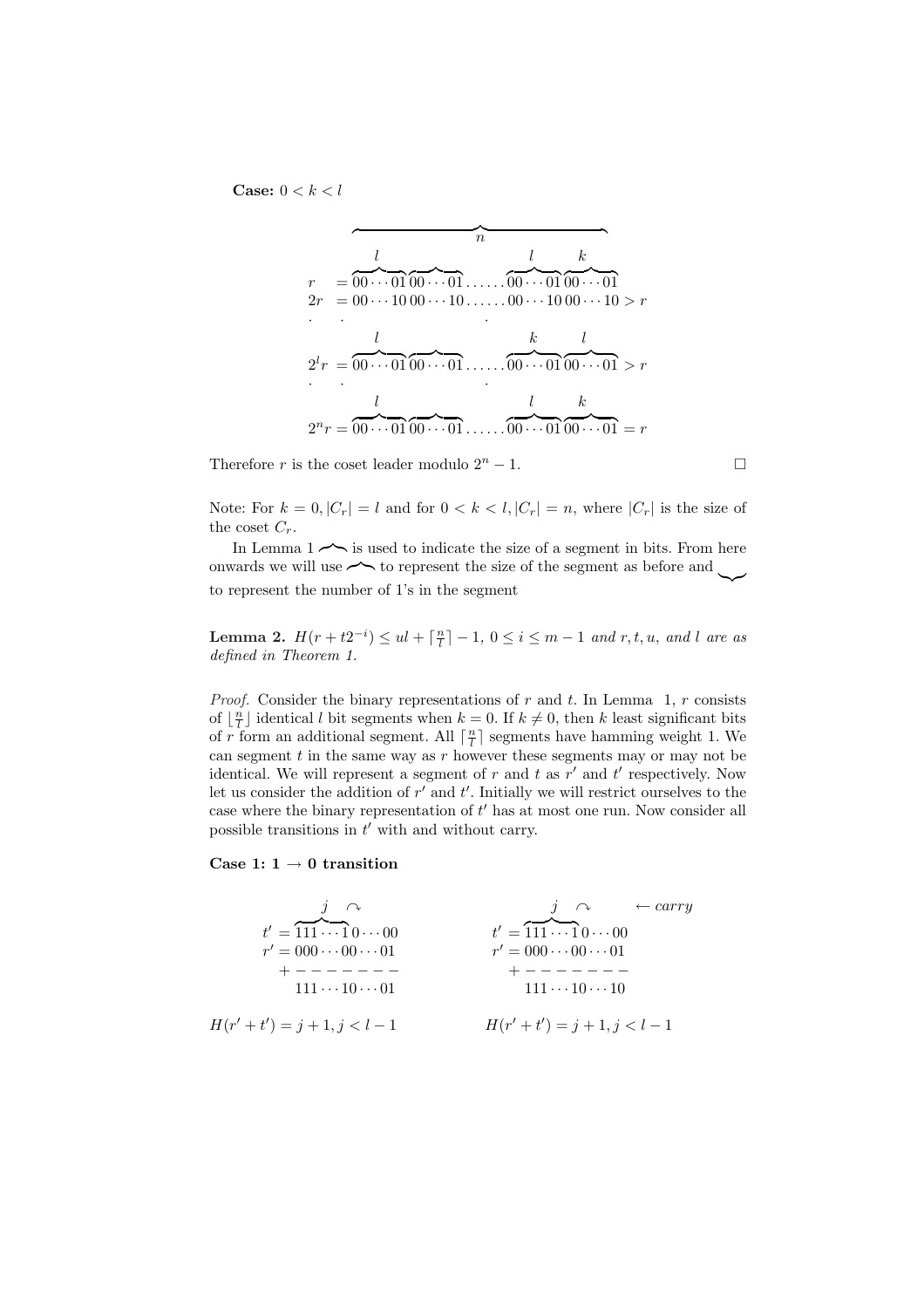$$
t' = \overbrace{111 \cdots 11}^{j} 0
$$
  
\n
$$
r' = 000 \cdots 001
$$
  
\n
$$
r = 111 \cdots 111
$$
  
\n
$$
t^{2}
$$
  
\n
$$
r
$$
  
\n
$$
r
$$
  
\n
$$
t^{2}
$$
  
\n
$$
r
$$
  
\n
$$
t^{2}
$$
  
\n
$$
r
$$
  
\n
$$
t^{2}
$$
  
\n
$$
t^{2}
$$
  
\n
$$
t^{2}
$$
  
\n
$$
t^{2}
$$
  
\n
$$
t^{2}
$$
  
\n
$$
t^{2}
$$
  
\n
$$
t^{2}
$$
  
\n
$$
t^{2}
$$
  
\n
$$
t^{2}
$$
  
\n
$$
t^{2}
$$
  
\n
$$
t^{2}
$$
  
\n
$$
t^{2}
$$
  
\n
$$
t^{2}
$$
  
\n
$$
t^{2}
$$
  
\n
$$
t^{2}
$$
  
\n
$$
t^{2}
$$
  
\n
$$
t^{2}
$$
  
\n
$$
t^{2}
$$
  
\n
$$
t^{2}
$$
  
\n
$$
t^{2}
$$
  
\n
$$
t^{2}
$$
  
\n
$$
t^{2}
$$
  
\n
$$
t^{2}
$$
  
\n
$$
t^{2}
$$
  
\n
$$
t^{2}
$$
  
\n
$$
t^{2}
$$
  
\n
$$
t^{2}
$$
  
\n
$$
t^{2}
$$
  
\n
$$
t^{2}
$$
  
\n
$$
t^{2}
$$
  
\n
$$
t^{2}
$$
  
\n
$$
t^{2}
$$
  
\n
$$
t^{2}
$$
  
\n
$$
t^{2}
$$
  
\n
$$
t^{2}
$$
  
\n
$$
t^{2}
$$
  
\n
$$
t^{2}
$$
  
\n
$$
t^{2}
$$
  
\n
$$
t^{2}
$$

$$
\begin{array}{rcl}\nj & \curvearrowright & & \operatorname{carry} \leftarrow & j & \curvearrowright & \leftarrow \operatorname{carry} \\
= \overbrace{111 \cdots 11}^{11} 0 & & t' & = \overbrace{111 \cdots 11}^{11} 0 \\
= 000 \cdots 001 & & r' & = 000 \cdots 001 \\
+ - - - - - - - - - \\
111 \cdots 111 & & & 000 \cdots 000\n\end{array}
$$

$$
H(r'+t') = j+1, j = l-1
$$
  

$$
H(r'+t') = 0, j = l-1
$$

Case 2:  $0 \rightarrow 1$  transition

t <sup>0</sup> = z }| { 000 · · · 0 1 · · · 11 t r <sup>0</sup> = 000 · · · 00 · · · 01 r

$$
t' = 000 \cdots 01 \cdots 11
$$
  
\n
$$
r' = 000 \cdots 00 \cdots 01
$$
  
\n
$$
t' = 000 \cdots 01 \cdots 11
$$
  
\n
$$
r' = 000 \cdots 00 \cdots 01
$$
  
\n
$$
t' = 000 \cdots 01 \cdots 11
$$
  
\n
$$
r' = 000 \cdots 00 \cdots 01
$$
  
\n
$$
t' = 000 \cdots 01 \cdots 11
$$
  
\n
$$
r' = 000 \cdots 00 \cdots 01
$$
  
\n
$$
t' = 000 \cdots 01 \cdots 01
$$
  
\n
$$
t' = 000 \cdots 01 \cdots 01
$$
  
\n
$$
t' = 000 \cdots 01 \cdots 01
$$
  
\n
$$
t' = 000 \cdots 01 \cdots 01
$$
  
\n
$$
t' = 000 \cdots 01 \cdots 01
$$
  
\n
$$
t' = 000 \cdots 01 \cdots 01
$$

Case 3: No transition

$$
t' = 000 \cdots 00 \t t' = 000 \cdots 00
$$
  
\n
$$
r' = 000 \cdots 01 \t + \t - \t - \t - \t - \t 000 \cdots 01
$$
  
\n
$$
H(r' + t') = 1 \t \t \text{carry} \leftarrow \t \text{carry} \leftarrow \t \text{carry} \leftarrow \t \text{carry} \leftarrow \t \text{carry} \leftarrow \t \text{carry} \leftarrow \t \text{array} \t t' = 111 \cdots 11 \t t' = 111 \cdots 11 \t t' = 100 \cdots 01 \t + \t - \t - \t - \t - \t 000 \cdots 01 \t + \t - \t - \t - \t - \t 000 \cdots 01 \t + \t - \t - \t - \t - \t 000 \cdots 01 \t + \t - \t - \t - \t 000 \cdots 01 \t + \t 000 \cdots 01 \t \text{6} \leftarrow \t 000 \cdots 01 \t \text{6} \leftarrow \t 000 \cdots 01 \t \text{6} \leftarrow \t 000 \cdots 01 \t \text{6} \leftarrow \t 000 \cdots 01 \t \text{6} \leftarrow \t 000 \cdots 01 \t \text{6} \leftarrow \t 000 \cdots 01 \t \text{6} \leftarrow \t 000 \cdots 01 \t \text{6} \leftarrow \t 000 \cdots 01 \t \text{6} \leftarrow \t 000 \cdots 01 \t \text{6} \leftarrow \t 000 \cdots 01 \t \text{6} \leftarrow \t 000 \cdots 01 \t \text{6} \leftarrow \t 000 \cdots 01 \t \text{6} \leftarrow \t 000 \cdots 01 \t \text{6} \leftarrow \t 000 \cdots 01 \t \text{6} \leftarrow \t 000 \cdots 01 \t \text{6} \leftarrow \t 000 \cdots 01 \t \text{6} \leftarrow \t 000 \cdots 01 \t \text{6} \leftarrow \t 000 \cdots 01 \t \text{6} \leftarrow \t 000 \cdots 01 \t \text{6
$$

 $H(r'+t') = 0$   $H(r$ 

 $(t + t') = 1$ 

From the above cases it is clear that  $H(r'+t')$  achieves maximum value l for  $1 \rightarrow 0$  transition (no carry case). For  $0 \rightarrow 1$  transition the maximum value is 2 and when there is no transition it is 1.

Now consider the following complete binary representation of  $r$  and  $t$ .

l l l t = z }| { ∗ ∗ · · · ∗ ∗ . . . . . . z }| { 1110 · · · 00 . . . . . . z }| { ∗ ∗ · · · ∗ ∗ r = 0 0 · · · 0 1 . . . . . . 0000 · · · 01 . . . . . . 0 0 · · · 0 1

where  $*$  can be either 1 or 0.

First we assume that each segment  $t'$  has at most one run. To get the maximum possible value of  $H(r + t2^{-i})$  each segment with a  $1 \rightarrow 0$  transition must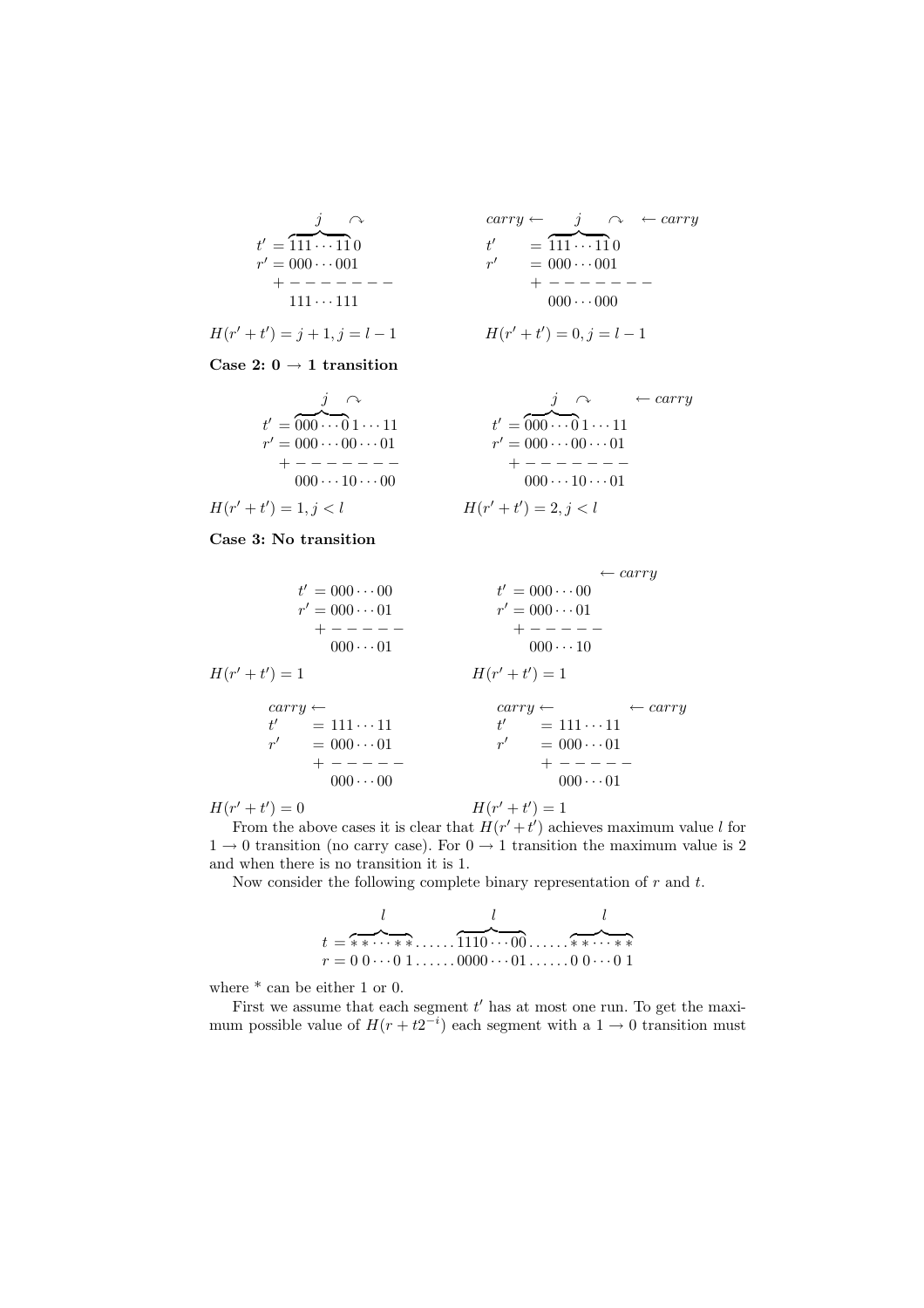contribute l number of 1's to the sum. Since there are u number of  $1 \rightarrow 0$  transitions this adds up to ul number of 1's. For u number of  $1 \rightarrow 0$  transitions there are at most u segments with  $0 \rightarrow 1$  transitions, each contributing a maximum of 2 number of 1's to the sum, i.e., 2u number of 1's. All the remaining  $\lceil \frac{n}{l} \rceil - 2u$ segments with no transitions can contribute at most single 1 to the sum. So the total contribution is  $ul + 2u + \lceil \frac{n}{l} \rceil - 2u = ul + \lceil \frac{n}{l} \rceil$ . Now consider the first segment from right to left that contains a  $0 \rightarrow 1$  transition (right most segment with a  $0 \rightarrow 1$  transition). For this segment to contribute 2 number of 1's to the sum it must receive a carry, otherwise it will contribute a single 1 (see case 2). Since the right most segment never receives a carry, the only way a carry can be generated between the right most segment and the right most segment with a  $0 \rightarrow 1$  transition is due to the presence of a segment with all 1's (see all cases without carry). However this all 1's segment contributes zero number of 1's to the sum. Therefore we subtract 1 from  $ul + \lceil \frac{n}{l} \rceil$ . Therefore the maximum possible value of  $H(r + t2^{-i})$  is  $ul + \lceil \frac{n}{l} \rceil - 1$ .

Suppose a segment t' has more than one runs. Then it must contain a  $1 \rightarrow 0$ transition. In our analysis of segments with single runs, we assumed that each segment with a  $1 \rightarrow 0$  transition must contribute l number of 1's to the sum. As the size of the segment is  $l$  the contribution of a segment with more than one runs must be less than or equal to the contribution of the segment with one run. Therefore  $H(r + t2^{-i})$  is upper bounded by  $ul + \lceil \frac{n}{l} \rceil - 1$ 

¤

## Proof of Theorem 1.

The assertion follows directly from Lemma 1, Lemma 2 and Proposition 1.

 $\Box$ 

Remark 1. The significance of Theorem 1 is two fold. It gives the upper bound on the AI of f, i.e.,  $ul + \lceil \frac{n}{l} \rceil - 1$  and it also gives the low degree multiplier g  $deg(g) = \lceil \frac{n}{l} \rceil$ ). In Theorem 1 we give only one multiplier however we can get  $2^m - 1$  distinct non zero multipliers by taking  $g(x) = Tr_1^m(\beta x^r)$ , where  $\beta \in \mathbb{F}_{2^m}$ . Note only m of them are linearly independent. Also note that these multipliers can be computed directly from the formula in Theorem 1 with almost no effort.

Remark 2. From Fact 1 we know that  $\mathcal{AI}$  of any function is at most  $\lceil \frac{n}{2} \rceil$ . Let v be the degree of  $f(x)$ , then, to obtain a meaningful upper bound on  $\mathcal{AI}$ , v be the degree of  $J(x)$ , then, to obtain a meaningful upper bound  $deg(f(x)g(x)) \le \min\left(v, \lceil \frac{n}{2} \rceil\right)$ . So we have the following condition on u,

$$
u \le \min\left(\frac{v - \left\lceil \frac{n}{l} \right\rceil + 1}{l}, \frac{\left\lceil \frac{n}{2} \right\rceil - \left\lceil \frac{n}{l} \right\rceil + 1}{l}\right). \tag{3}
$$

For many cryptogaphically useful power mappings, u is very small. For example,  $u = 1$  for inverse, and  $u = 2$  for Kasami, Gold, Welch and Niho. Therefore Theorem 1 can give very useful bounds for these mappings. In fact in most cases using the proof technique of Theorem 1 and exploiting the specific binary form of each exponent, we can further improve this bound. Since functions with Gold and Welch exponents have very small degrees (2 and 3 respectively) we will only consider inverse, Kasami and Niho exponents in this paper.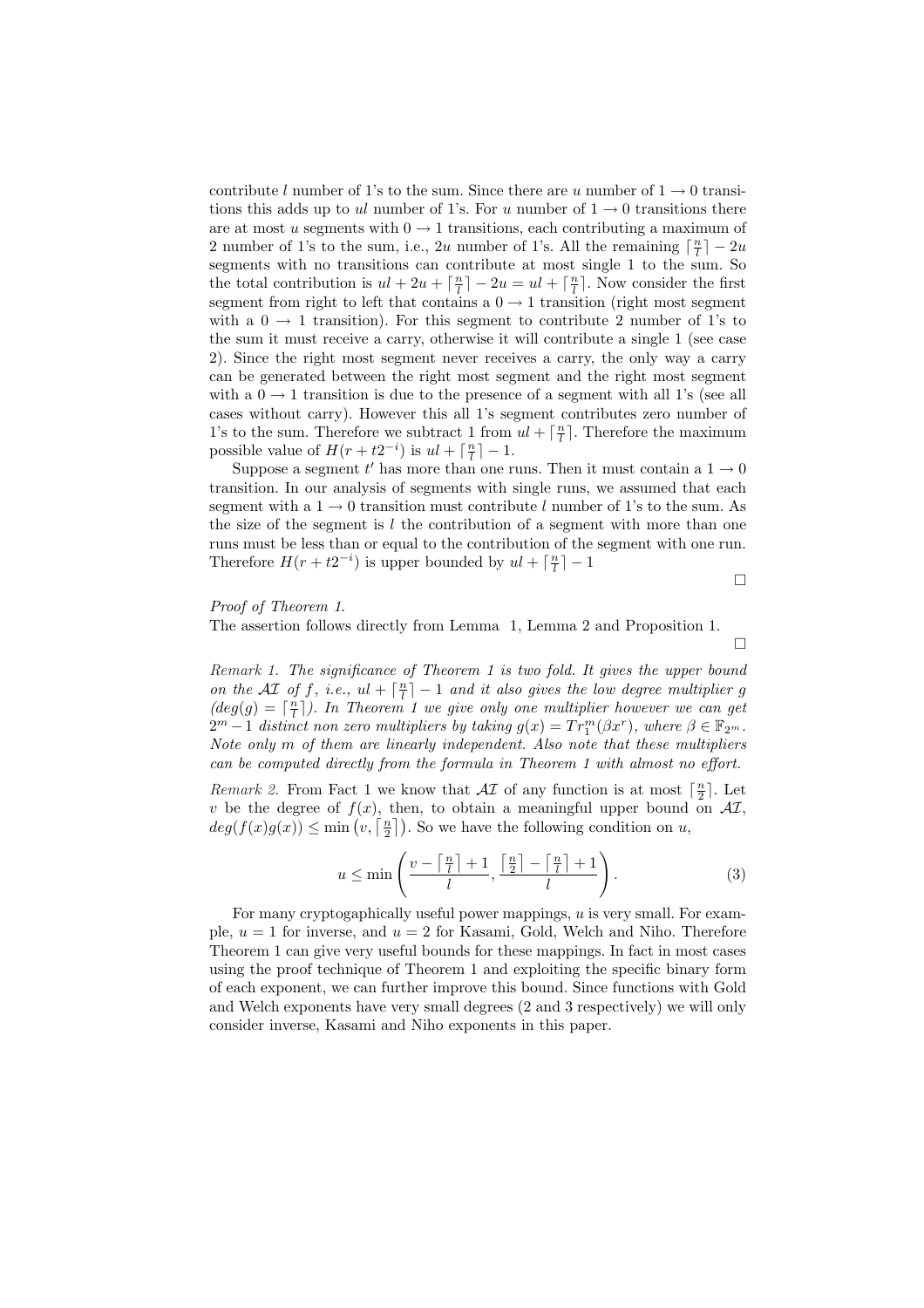#### 4 Inverse Exponent

Inverse mappings  $x \to x^{-1}$  in  $\mathbb{F}_{2^n}$  can be decomposed in to n monomial trace functions of the form  $Tr_1^n(\beta x^{-1})$ . The degree of the monomial trace functions with inverse exponents is  $n - 1$ . The inverse exponent consists of a single run of 1's. From Theorem 1 its  $\mathcal{A}I$  is upper bounded by  $l + \lceil \frac{n}{l} \rceil - 1$ . However in Theorem 2 we show that for inverse function this bound can be improved to  $l + \lceil \frac{n}{l} \rceil - 2.$ 

Lemma 3. Let  $t = 2^{n-1} - 1$ . Then  $H(r + t2^{-i}) \le l + \lceil \frac{n}{l} \rceil - 2$ ,  $0 \le i \le m - 1$ and r is defined as in Theorem 1.

*Proof.* Consider the binary representation of  $r$  and  $t$ .

$$
t = 01 \cdots 11 \overbrace{11 \cdots 11}^{l} \cdots 11 \overbrace{11 \cdots 11}^{l} \overbrace{11 \cdots 11}^{l}
$$
  
\n
$$
r = 00 \cdots 01 \overbrace{00 \cdots 01}^{0} \cdots 01 \cdots 00 \cdots 01 \overbrace{00 \cdots 01}^{00 \cdots 01} \underbrace{00 \cdots 01}_{1}^{00 \cdots 01} \underbrace{00 \cdots 00}_{1}^{00 \cdots 01} \underbrace{00 \cdots 00}_{1}^{00 \cdots 00}
$$

 $H(r+t) = \lceil \frac{n}{l} \rceil.$ 

We can see that  $H(r + t2^{-i})$  is maximized when  $i = l - 2$ 

l l l t2 <sup>−</sup>(l−2) = z }| { 11 · · · 01 z }| { 11 · · · 11 . . . . . . z }| { 11 · · · 11 z }| { 11 · · · 11 r = 00 · · · 01 00 · · · 01 . . . . . . 00 · · · 01 00 · · · 01 + − − − − − − − − − − − − − − −− 11 · · · 11 | {z } 00 · · · 01 | {z } . . . . . . 00 · · · 01 | {z } 00 · · · 00 | {z } l 1 1 0

 $H(r + t2^{-(l-2)}) = l + \lceil \frac{n}{l} \rceil - 2.$ 

Therefore  $H(r + t2^{-i}) \leq l + \lceil \frac{n}{l} \rceil - 2, 0 \leq i \leq n - 1.$ 

¤

**Theorem 2.** Let  $f(x) = Tr_1^n(\beta x^{-1})$  and  $g(x) = Tr_1^m(x^r)$ . Then  $\sqrt{n}$ m

$$
deg(f(x)g(x)) = l + \left\lceil \frac{n}{l} \right\rceil - 2 \tag{4}
$$

where  $\beta, m, r$  and l are the same as defined in Theorem 1. *Proof.* From Lemma 3,  $t = 2^{n-1} - 1$ . Since  $Tr_1^n(x) = Tr_1^n(x^2)$ , we have

$$
f(x) = Tr_1^n(\beta x^{-1}) = Tr_1^n(\beta x^{2t}) = Tr_1^n(\beta^{2^{n-1}} x^t).
$$
 (5)

From Lemma 1, r is a coset leader and from Lemma 3, Eqn.( 5 ) and Proposition 1,  $deg(f(x)g(x)) \leq l + \lceil \frac{n}{l} \rceil - 2$ .

This bound on  $\mathcal{AI}$  is much less than theoretical optimal value  $\lceil \frac{n}{2} \rceil$  for higher values of  $n$  (see Table 1).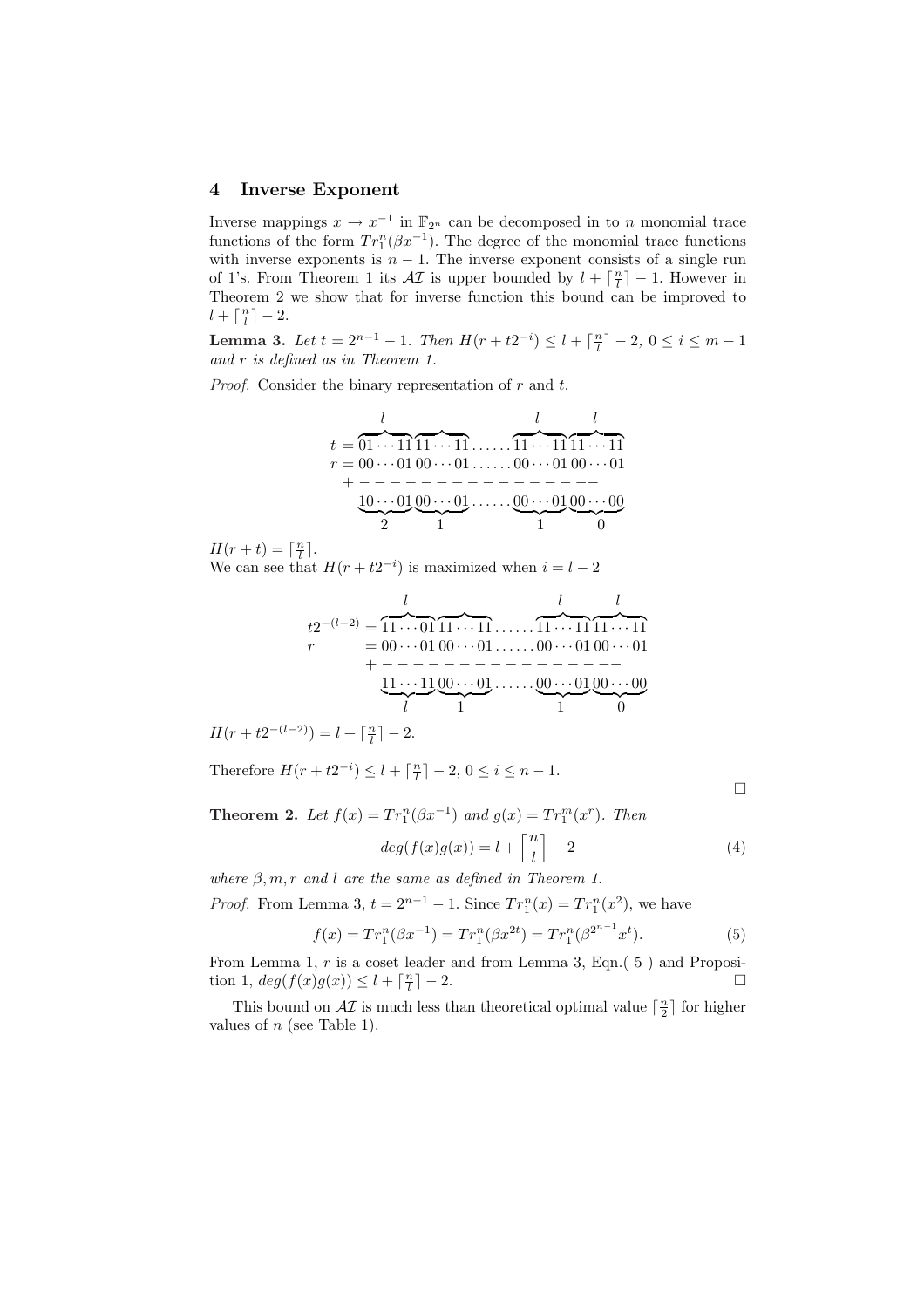#### 5 Kasami Exponents

An *n* variable monomial trace function with Kasami exponent,  $f(x)$ , can be defined as  $f(x) = Tr_1^n(\beta x^e)$ , where  $e = 2^{2s} - 2^s + 1$ ,  $gcd(n, s) = 1$  and  $1 \le$  $s \leq \frac{n}{2}$  [23]. Note that  $f(x)$  is not balanced for all values of n. The algebraic degree of  $f(x)$  is  $s + 1$ . We will only consider Kasami exponents that give the highest algebraic degree. The Kasami exponent consists of 2 runs of 1's in its binary representation. From Theorem 1 its  $\mathcal{A}I$  is upper bounded by  $2l + \lceil \frac{n}{l} \rceil - 1$ . However in Theorem 3 we show that this bound can be improved to  $l + \lceil \frac{n}{l} \rceil$ .

**Theorem 3.** Let  $f(x) = Tr_1^n(\beta x^e)$ , where e is the Kasami exponent that gives highest algebraic degree, i.e.,  $\frac{n+1}{2}$  for n odd,  $\frac{n}{2}$  for  $n \equiv 0 \mod 4$  and  $\frac{n}{2} - 1$  for  $n \equiv 2 \mod 4$ . Then  $\overline{\Gamma}$ <sup>n</sup> m

$$
deg(f(x)g(x)) \le l + \left\lceil \frac{n}{l} \right\rceil
$$

where  $\beta$ , l and  $g(x)$  are defined in Theorem 1.

*Proof.* Let  $t = e^{2^{-s}}$ , then

$$
f(x) = Tr_1^n(\beta x^e) = Tr_1^n(\beta x^{t2^s}) = Tr_1^n(\beta^{2^{n-s}} x^t),
$$
\n(6)

since  $Tr_1^n(x) = Tr_1^n(x^2)$ . The assertion follows directly from Lemma 5 (Proof is given in appendix), Lemma 1, Eqn.( 6) and Proposition 1.  $\Box$ 

Remark 3. Though in Theorem 3 bound on  $\mathcal{AI}$  is proved for Kasami exponent that gives the highest algebraic degree, it is easy to prove that this bound holds for any Kasami exponent. The proof is given in [29]. This bound is much lower than the optimal bound  $\lceil \frac{n}{2} \rceil$  for large n (see Table 1).

## 6 Niho Exponent

An *n* variable monomial trace function with Niho exponent [6,17],  $f(x)$ , can be defined as  $f(x) = Tr_1^n(\beta x^e)$ , where  $e = 2^s + 2^{\frac{s}{2}} - 1$ ,  $n = 2s + 1$  when s is even and  $e = 2^s + 2^{\frac{3s+1}{2}} - 1$ ,  $n = 2s+1$  when s is odd. The degree of Niho function in *n* variables is  $\frac{n+3}{4}$  for  $n \equiv 1 \mod 4$  and  $\frac{n+1}{2}$  for  $n \equiv 3 \mod 4$ .

The Niho exponent consists of 2 runs of 1's in its binary representation. From Theorem 1 its  $\mathcal{AI}$  is upper bounded by  $2l + \lceil \frac{n}{l} \rceil - 1$ . However Theorem 4 show that this bound can be improved to  $l + \lceil \frac{n}{l} \rceil$ . The proof of the theorem is very similar to the proof of Kasami case, so we provide Theorem 4 without proof (proof is given in [29]).

**Theorem 4.** Let  $f(x) = Tr_1^n(\beta x^e)$ , where e is a Niho exponent. Then

$$
deg(f(x)g(x)) \le l + \left\lceil \frac{n}{l} \right\rceil
$$

where  $\beta$ , l and  $g(x)$  are defined in Theorem 1.

Table 1 shows how the upper bound on the  $\mathcal{A}I$  of monomial trace functions with Inverse, Kasami and Niho exponents decreases as n increases. Also note that in [4], AI of inverse function for  $n = 16$  is given as 6 which is confirmed by our bound. This shows that our bound is tight for  $n = 16$ .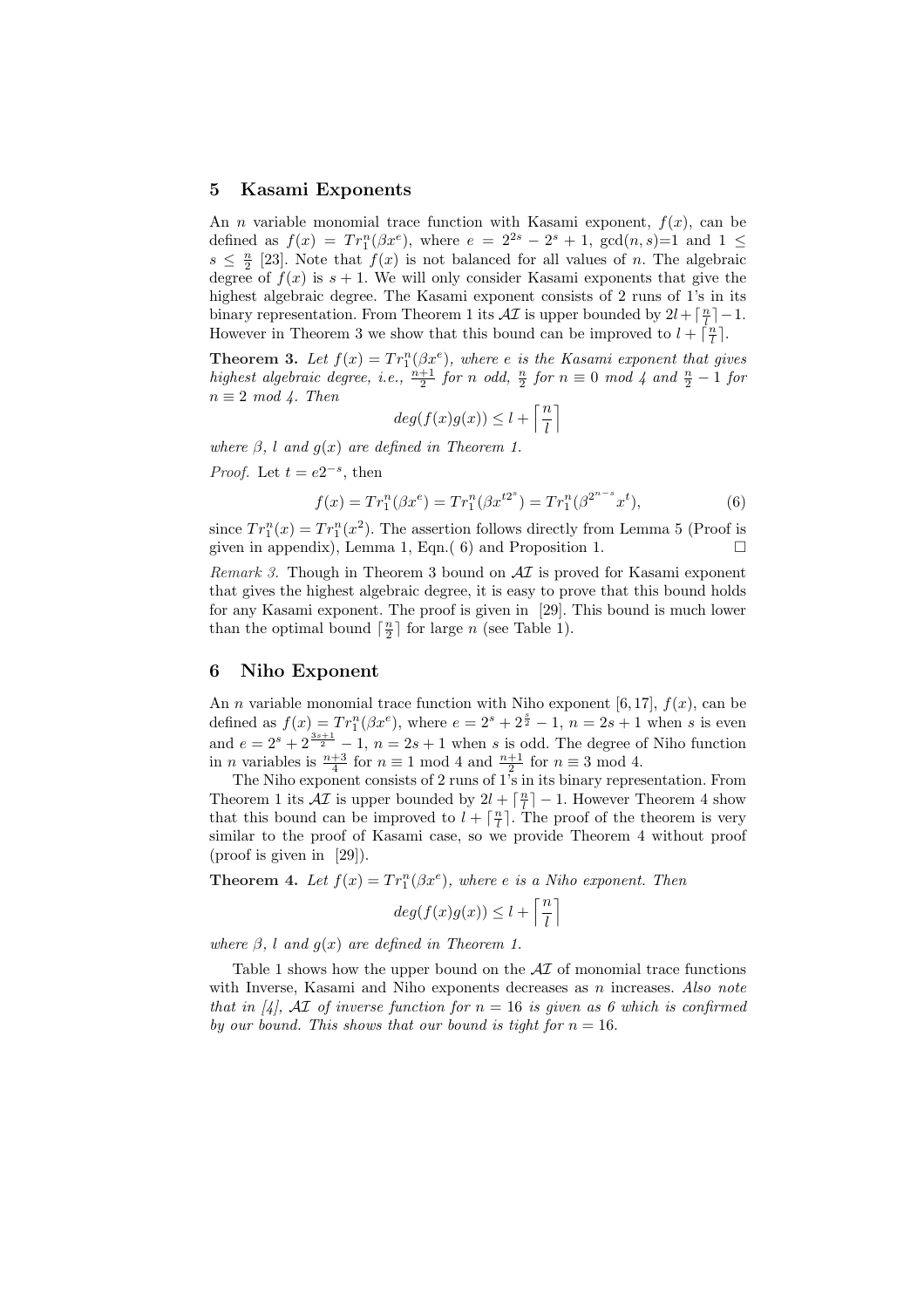|         | $\it n$ |    | $\deg(f)$ Bound from Fact 1 $(\lceil \frac{n}{2} \rceil)$ Our bound on AT |    |
|---------|---------|----|---------------------------------------------------------------------------|----|
| Inverse | 16      | 15 |                                                                           | 6  |
|         | 36      | 35 | 18                                                                        | 10 |
|         | 100     | 99 | 50                                                                        | 18 |
| Kasami  | 16      | 8  | 8                                                                         | 8  |
|         | 36      | 18 | 18                                                                        | 12 |
|         | 100     | 50 | 50                                                                        | 20 |
| Niho    | 15      | 8  | 8                                                                         | 8  |
|         | 35      | 18 | 18                                                                        | 12 |
|         | 99      | 50 | 50                                                                        | 20 |

Table 1.  $AT$  bounds for Inverse, Kasami and Niho functions

## 7 Generalization to Polynomial Functions

Any balanced polynomial function  $f(x)$  can be represented by Eqn.(1) which is reproduced here as

$$
f(x) = \sum_{k \in \Gamma(n)} Tr_1^{n_k}(A_k x^k), A_k \in \mathbb{F}_{2^{n_k}}, x \in \mathbb{F}_{2^n},
$$

which is simply a sum of monomial trace functions. If we only consider monomial trace functions as multipliers the result in Theorem 1 can be generalized to all balanced polynomial functions. Let  $u_k$  be the number of runs of 1's in the binary representation of k and  $u = \max_{k \in \Gamma(n)} \{u_k\}$  such that  $A_k \neq 0$ . Let  $g(x)$  be a monomial trace function defined in Theorem 1. Then

$$
deg(f(x)g(x)) \leq ul + \left\lceil \frac{n}{l} \right\rceil - 1.
$$

To obtain a meaningful bound on  $\mathcal{AI}$  of f, u must satisfy Eqn.(3). The above result implies that  $\mathcal{A}I$  of f is upper bounded by the maximum  $\mathcal{A}I$  of the single trace functions in the polynomial representation of f.

### 8 Conclusions

In this paper we use the theory of polynomial functions to provide an upper bound on AI of Boolean power functions. The low degree multiples are also obtained directly from the formula for any  $n$ . This is particularly useful as there are no existing algoritms to find the  $\mathcal{A}I$  of a function with more than 25 variables. We improve the  $\mathcal{A}I$  bound on inverse, Kasami and Niho functions and show that their  $\mathcal{A}I$  is very low. We also generalize our results to polynomial functions.

## References

1. F. Armknecht, On the Existence of Low-degree Equations for Algebraic Attacks, Cryptology ePrint Archive, Report 2004/185, http://eprint.iacr.org/, 2004.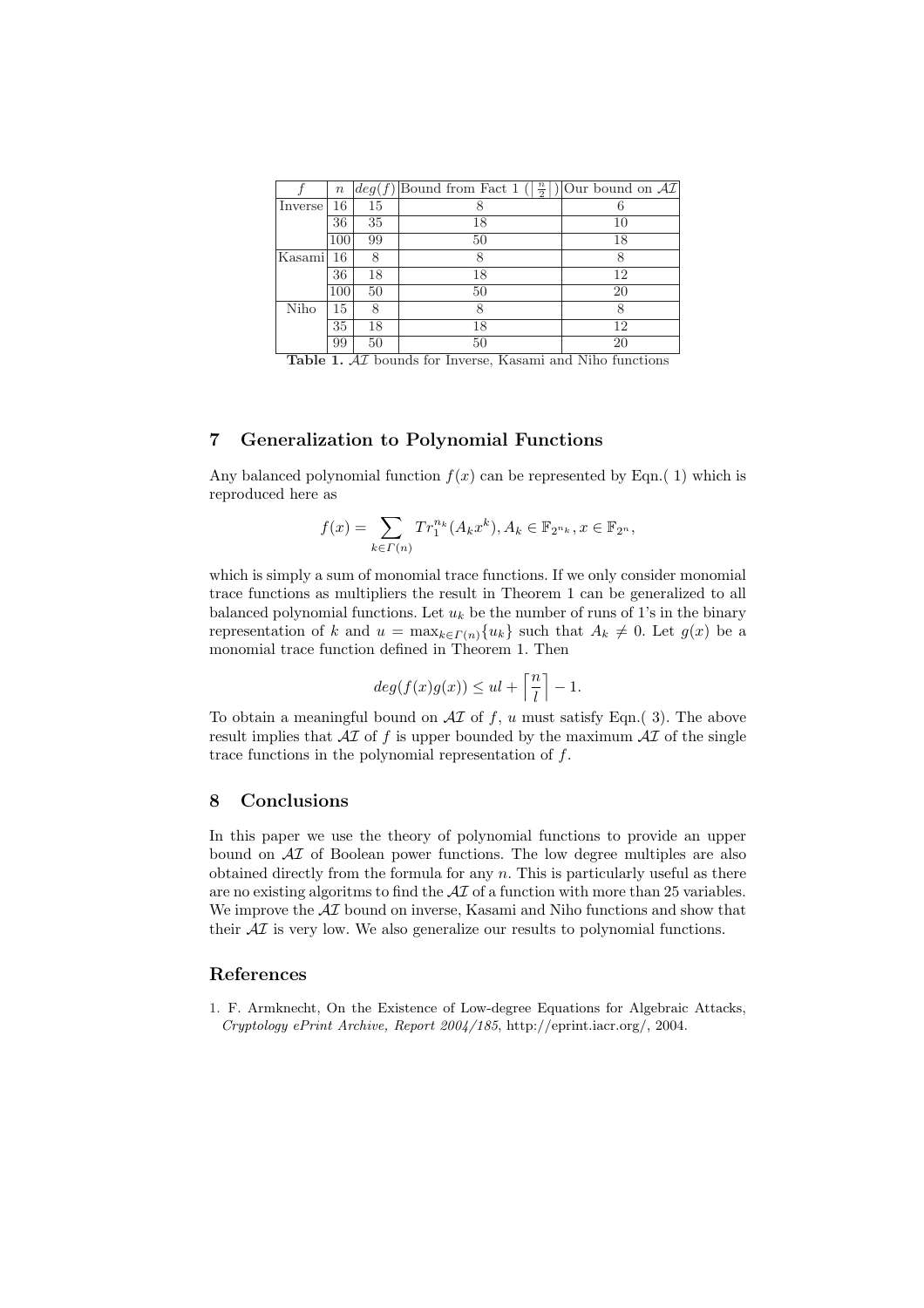- 2. F. Armknecht, Algebraic Attacks on Combiners with Memory, Advances in Cryptology-CRYPTO 2003, LNCS 2729, pp. 162-176, Springer-Verlag, 2003.
- 3. F. Armknecht, Improving Fast Algebraic Attacks Fast Software Encryption 2004, LNCS 3017, pp. 65-82, Springer-Verlag, 2003.
- 4. A. Braeken, J. Lano, N. Mentens, B. Preneel and I. Verbauwhede, SFINKS: A Synchronous Stream Cipher for Restricted Hardware Environments, eSTREAM Project report 2005/026, Available at http://www.ecrypt.eu.org/stream/.
- 5. A. Braeken and B. Preneel, On the Algebraic Immunity of Symmetric Boolean Functions,To appear in Indocrypt 2005.
- 6. J. Cheon and D. Lee, Resistance of S-Boxes Against Algebraic Attacks, Fast Software Encryption 2004, LNCS 3017, pp. 83-94, Springer-Verlag, 2004.
- 7. N. Courtois, Fast Algebraic Attacks on Stream Ciphers with Linear Feedback, Advances in Cryptology-CRYPTO 2003, LNCS 2729, pp. 176-194, Springer-Verlag, 2003.
- 8. N. Courtois and W. Meier, Algebraic Attacks on Stream Ciphers with Linear Feedback, Advances in Cryptology-EUROCRYPT 2003, LNCS 2656, pp. 346-359, Springer-Verlag, 2003.
- 9. N. Courtois and W. Meier, Algebraic Attacks on Stream Ciphers with Linear Feedback, Extended version of [8], available at http://cryptosystem.net/stream
- 10. N. Courtois, Algebraic Attacks on Combiners with Memory and Several Outputs, ICISC 2004, LNCS 3506, pp. 3-20, Springer-Verlag, 2004.
- 11. N. Courtois and Pieprzyk J., Cryptanalysis of Block Ciphers with Overdefined Systems of Equations, Advances in Cryptology-ASIACRYPT 2002, LNCS 2501. Springer-Verlag, 2002.
- 12. N. Courtois, B. Debraize and E. Garrido, On Exact Algebraic [Non]Immunity of S-boxes Based on Power Functions, Cryptology ePrint Archive, Report 2005/203, http://eprint.iacr.org/, 2005.
- 13. J. Daemen, and V.Rijmen, The Design of Rijndael, Springer-Verlag, 2002.
- 14. D. K. Dalai, K. C. Gupta and S. Maitra, Cryptographically Significant Boolean Functions: Construction and Analysis in Terms of Algebraic Immunity. Fast Software Encryption 2005, LNCS 3557, pp. 98-111, Springer-Verlag, 2005.
- 15. D. K. Dalai, S. Maitra and S. Sarkar, Basic Theory in Construction of Boolean Functions with Maximum Possible Annihilator Immunity. To appear in Designs, Codes and Cryptography.
- 16. H. Dobbertin, Almost Perfect Nonlinear Power Functions on  $GF(2<sup>n</sup>)$ : The Welch Case. IEEE Transactions on Information Theory, Vol. 45, No. 4, pp. 1271-1275, 1999.
- 17. H. Dobbertin, Almost Perfect Nonlinear Power Functions on  $GF(2<sup>n</sup>)$ : The Niho Case. Information and Computation, Vol. 151, pp. 57-72, 1998.
- 18. R. Gold, Maximal Recursive Sequences with 3 valued cross-correlation function, IEEE Transactions on Information Theory, Vol. 14, pp. 154-156, 1968.
- 19. S. W. Golomb and G. Gong, Hyper-Cyclotomic Algebra, Sequences and their Applications, SETA'01, Discrete Mathematics and Theoretical Computer Science, Springer, 2001, pp. 154-165. CORR 2001-33.
- 20. S. W. Golomb, and G. Gong, Signal Design for Good Correlation: For Wireless Communication, Cryptography, and Radar, Cambridge University Press, ISBN 0521821045, 2005.
- 21. P. Hawkes, G. Rose, Rewriting Variables: The Complexity of Fast Algebraic Attacks on Stream Ciphers, Advances in Cryptology-CRYPTO 2004, volume LNCS 3152, pp. 390-406, Springer-Verlag, 2004.
- 22. P. Ekdahl, and T. Johansson, SNOW-A New Version of the Stream Cipher SNOW, Selected Areas in Cryptography, 2002, LNCS 2595, pp. 47-61, Springer-Verlag 2003.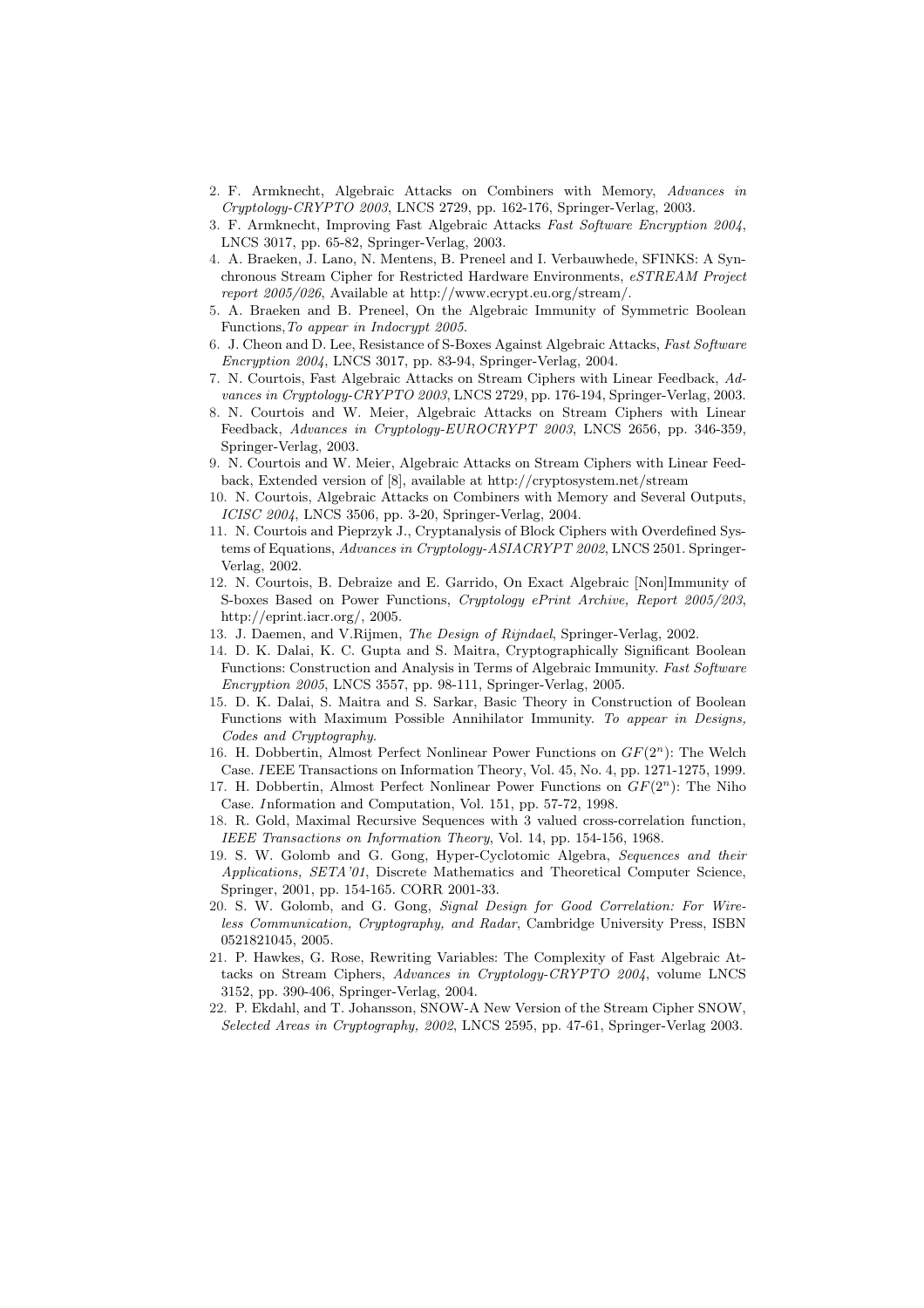- 23. T. Kasami, The Weight Enumerators for Several Classes of Subcodes of the Second Order Binary Reed-Muller Codes, Infor. Contr., Vol. 18, pp. 369-394, 1971.
- 24. R. Lidl and H. Niederreiter, Introduction to Finite Fields and their Applications. Cambridge University Press, 1994.
- 25. F. J. MacWilliams and N. J. A. Sloane, The Theory of Error Correcting Codes. North Holland, 1986.
- 26. W. Meier, E. Pasalic, and C. Carlet, Algebraic Attacks and Decomposition of Boolean Functions, Advances in Cryptology EUROCRYPT 2004, LNCS 3027, pp.474- 491, Springer-Verlag, 2004.
- 27. S. Murphy and M. Robshaw, Essential Algebraic Structure within AES, Advances in Cryptology Crypto 2002, LNCS 2442, pp.1-16, Springer-Verlag, 2002.
- 28. S. Murphy and M. Robshaw, Comments on the Security of the AES and the XSL Technique, Electronic Letters, Vol. 39, pp. 26-38, 2003.
- 29. Y. Nawaz, G. Gong and K. Gupta, Upper Bounds on Algebraic Immunity of Boolean Power Functions, Preprint.
- 30. I. Schaumuller-Bichl, Cryptanalysis of the Data Encryption Standard by the Method of Formal Coding, Advances in Cryptology EUROCRYPT-1982, LNCS 149, pp.235-255, Springer-Verlag, 1983.

## A Appendix

In order to study the binary representation of e we need the following result.

**Lemma 4.** Let  $n > 4$  be any integer and  $f(x) = Tr_1^n(\beta x^e)$ , where  $e = 2^{2s}$  $2^s + 1$ , gcd $(n, s) = 1$  and s is the highest value less than  $\frac{n}{2}$ . Then

- 1. If  $n \equiv 0 \mod 4$ , then  $gcd(n, s) = 1$  where  $s = \frac{n}{2} 1$
- 2. If  $n \equiv 2 \mod 4$ , then  $gcd(n, s) = 1$ , where  $s = \frac{n}{2} 2$
- 3. If n is odd gcd $(n, s)=1$ , where  $s=\frac{n-1}{2}$

*Proof.* Let *n* be even and 2 divides  $\frac{n}{2}$ . Let  $k > 1$  be an integer such that *k* divides both *n* and  $\frac{n}{2} - 1$ . As  $\frac{n}{2}$  is even,  $\frac{n}{2} - 1$  is odd, and so divisor *k* must be odd. Since k divides n, and k is odd, it must also divide  $\frac{n}{2}$  and hence it can not divide  $\frac{n}{2} - 1$ . Hence the contadiction. So gcd $(n, \frac{n}{2} - 1) = 1$  and hence  $s = \frac{n}{2} - 1$ . The proves of the other two cases are similar.

**Lemma 5.** Let  $t = e^{2^{-s}}$  where e and s are defined in Lemma 4. Then  $H(r +$  $(t2^{-i}) \leq l + \lceil \frac{n}{l} \rceil, 0 \leq i \leq m-1$  and r is defined in Theorem 1.

 $\Box$ 

*Proof.* From Lemma 4 the binary representation of  $t$  is :

$$
t = 2^{\frac{n-1}{2}} + 2^{\frac{n+1}{2}} - 1 = \underbrace{00 \cdots 01}_{s} 0 \underbrace{0 \cdots 11}_{s}, \quad n \text{ is odd.}
$$

$$
t = 2^{\frac{n}{2} - 1} + 2^{\frac{n}{2} + 1} - 1 = \underbrace{00 \cdots 01}_{s} 00 \underbrace{0 \cdots 11}_{s}, \quad n \equiv 0 \mod 4.
$$

$$
t = 2^{\frac{n}{2} - 2} + 2^{\frac{n}{2} + 2} - 1 = \underbrace{00 \cdots 01}_{s} 0000 \underbrace{1 \cdots 11}_{s}, n \equiv 2 \mod 4.
$$